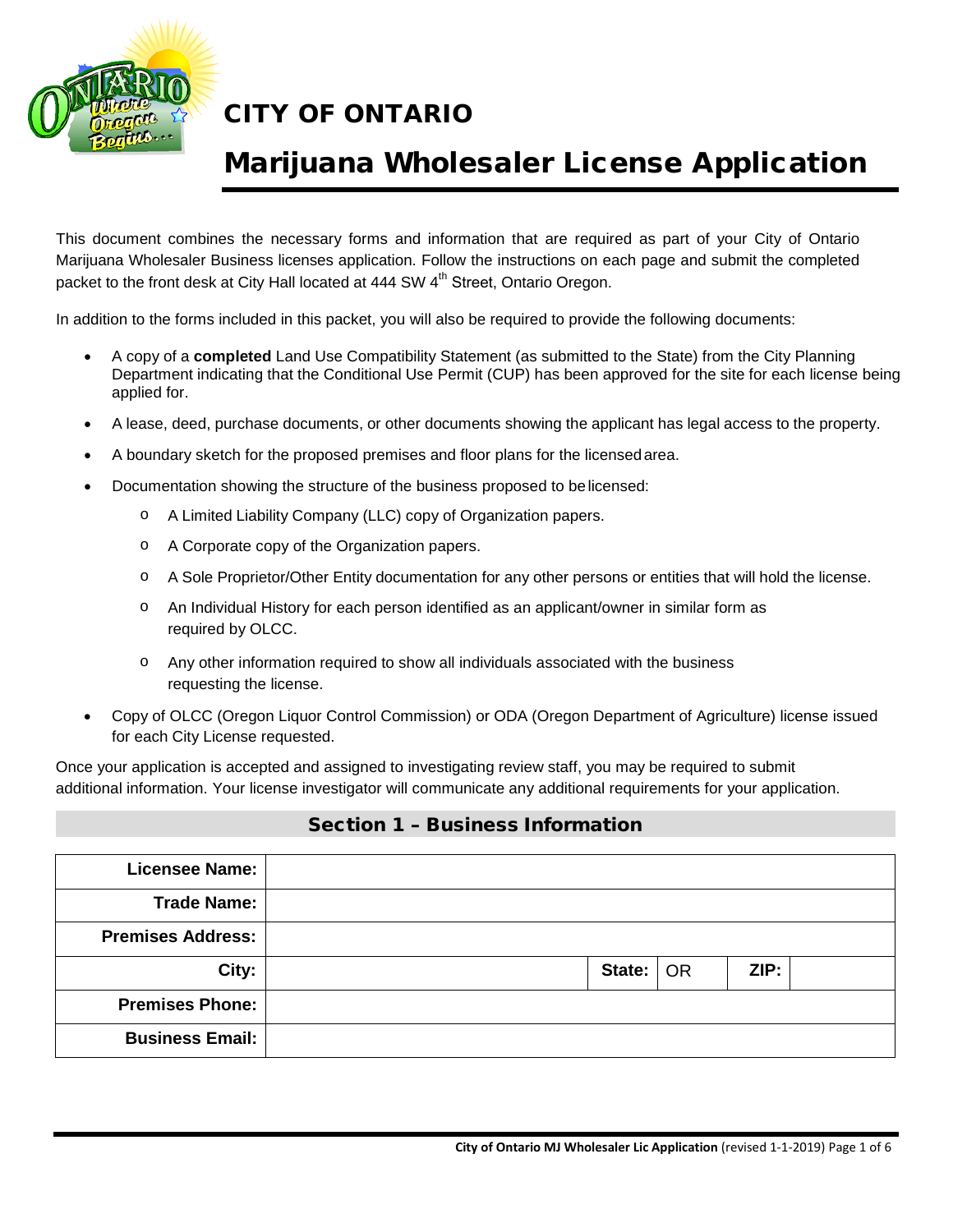

# Marijuana Wholesaler License Application

#### Section 2 – License being applied for

|            | See Ontario Municipal Code (OMC) 3-24-6 and 3-24 for all requirements and regulations. |                                                                                                                                                |  |  |  |
|------------|----------------------------------------------------------------------------------------|------------------------------------------------------------------------------------------------------------------------------------------------|--|--|--|
| <b>YES</b> | <b>NO</b>                                                                              |                                                                                                                                                |  |  |  |
|            |                                                                                        | New or Renewal Application fee of \$1200.00 submitted (must be paid to accept application).                                                    |  |  |  |
|            |                                                                                        | Application fee of \$220.00 for Each Employee over original 5 employees (Required at submittal).<br>Number employees over 5:<br>$x$ \$220 = \$ |  |  |  |
|            |                                                                                        | Wholesaler Marijuana Business License fee of \$5,000.00 submitted. (can be paid when issued)?                                                  |  |  |  |
|            |                                                                                        | Copy of Land Use Compatibility Statement (LUCS) form submitted?                                                                                |  |  |  |
|            |                                                                                        | Copy of required Legal Ownership/Lease Documents Submitted?                                                                                    |  |  |  |
|            |                                                                                        | Copy of Site plan and floor plan submitted?                                                                                                    |  |  |  |
|            |                                                                                        | Copy of OLCC (Oregon Liquor Control Commission) or ODA (Oregon Department of Agriculture)<br>license?                                          |  |  |  |

#### **Any other additional information:**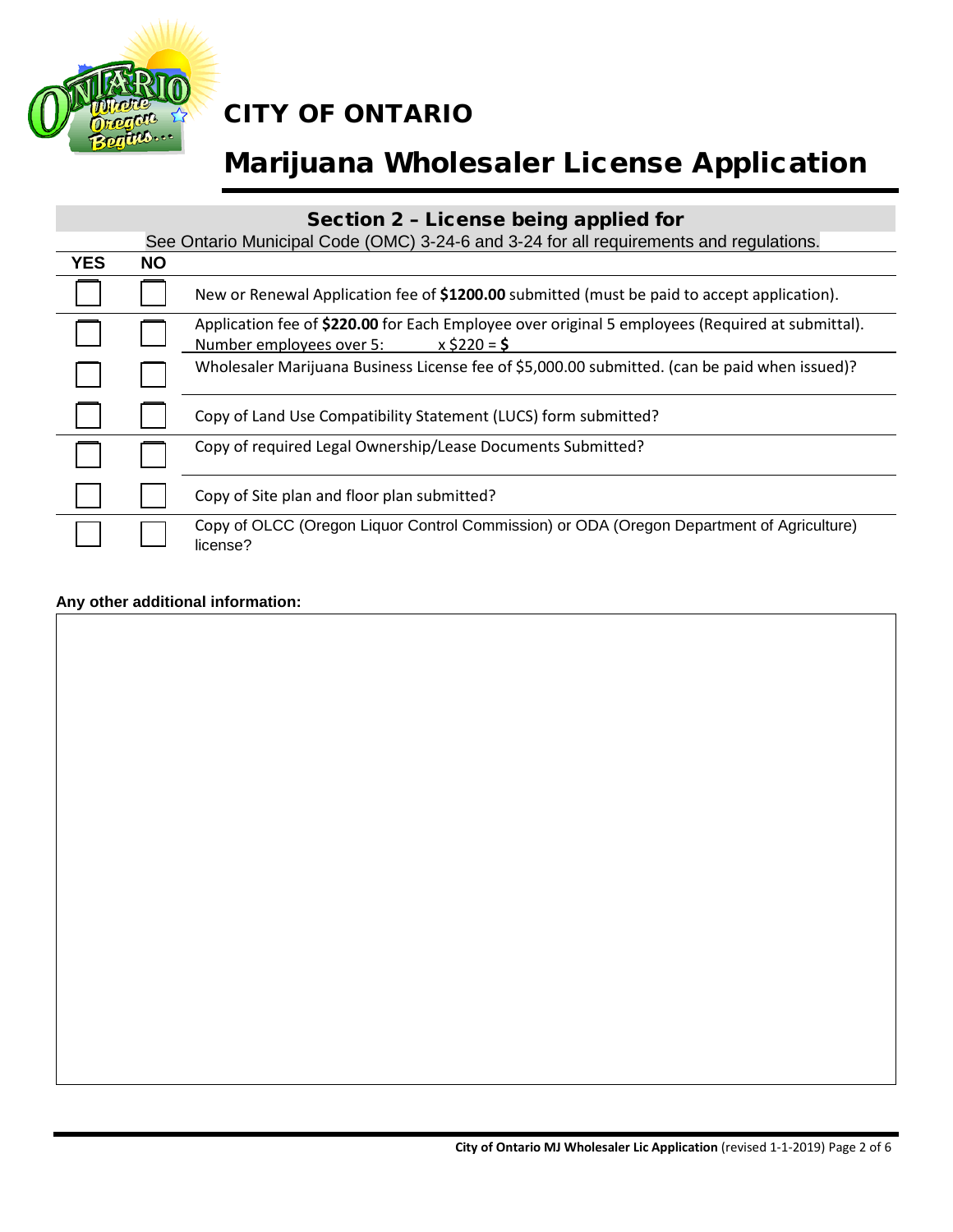

### Marijuana Wholesaler License Application

#### Section 3 – Hours of Operation

Use the following section to identify the regular hours during which your wholesaler business will be open to the public (i.e; when yourself, partners, representatives, or employees will be on the premises and engaged in the operation of the business and the exercise of license privileges for the operation.)

Under City Code, during regular business hours, your premises must be accessible on request to an identified CITY inspector. Outside of regular business hours, your premises must be accessible on request to an identified CITY inspector who has reason to believe a violation has occurred.

If your business will have seasonal variations, or irregular hours, detail these variations and schedules in the space available.

## **Sunday: Monday: Tuesday: Wednesday: Thursday: Friday: Saturday:**

#### **Regular business hours (local time for the premises), specify AM and PM:**

**Seasonal or other variations:**

#### **A LICENSEE MUST CONTINUE TO MEET ALL SECURITY REQUIREMENTS INCLUDING CAMERA COVERAGE REQUIREMENTS WHEN THE BUSINESS IS CLOSED, INCLUDING SEASONAL CLOSURES.**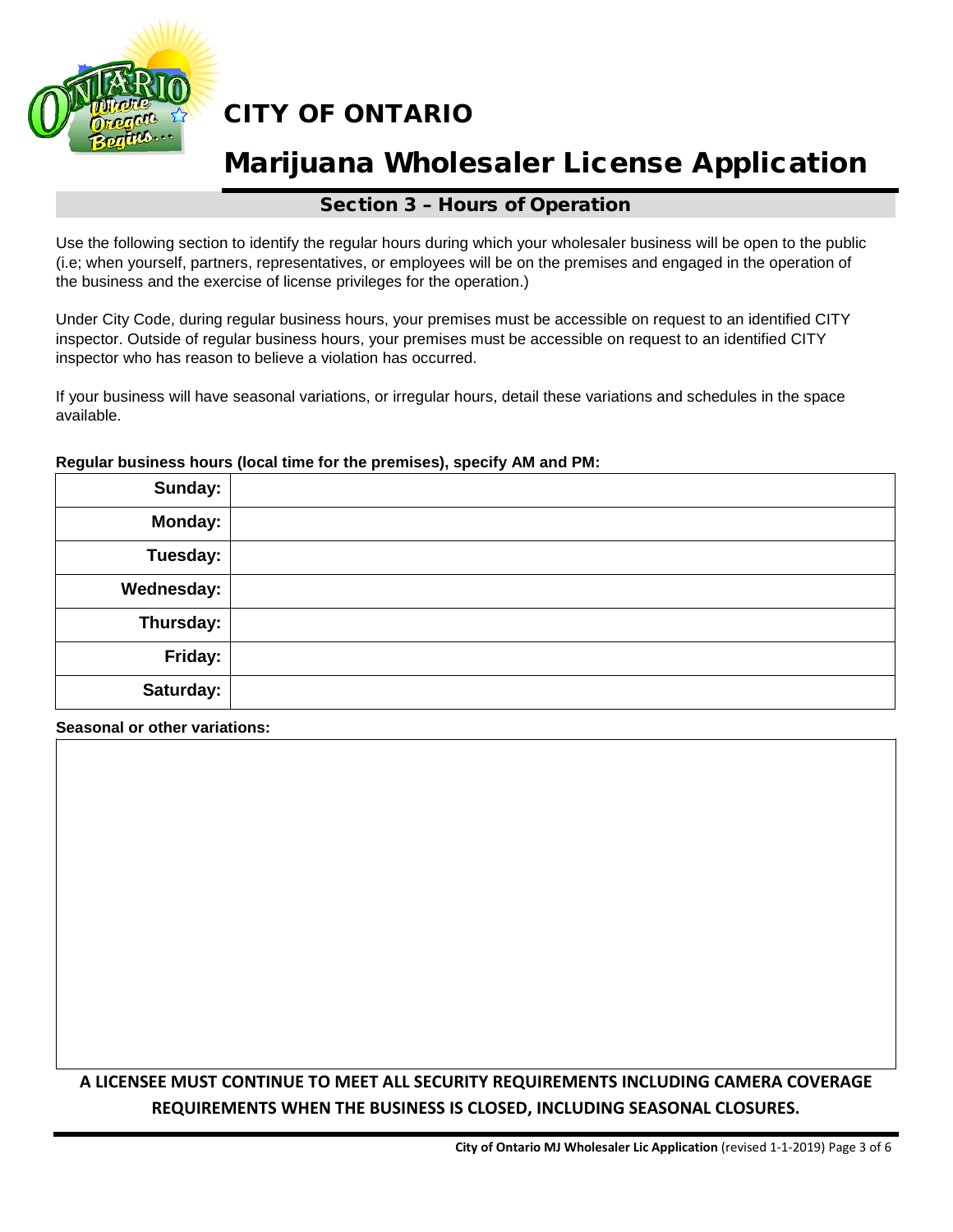

# Marijuana Wholesaler License Application

#### Section 4 – Other Interest in Property

| <b>YES</b> | <b>NO</b> |                                                                                                                                                                                                                                                                                                                                       |
|------------|-----------|---------------------------------------------------------------------------------------------------------------------------------------------------------------------------------------------------------------------------------------------------------------------------------------------------------------------------------------|
|            |           | Do any other persons or entities other than those that will hold the license have access to any<br>portion to the proposed premises? This includes property owners, contracted security<br>professionals, other tenants, or any entities holding an easement (other than utility easements)<br>over the property? If yes, list below. |

| <b>Entity or Person Name</b><br>(Full legal name of entity or person's first and last name) | <b>Type of Interest</b><br>(Owner, Easement, Tenant, Security Company, etc.) |  |  |
|---------------------------------------------------------------------------------------------|------------------------------------------------------------------------------|--|--|
|                                                                                             |                                                                              |  |  |
|                                                                                             |                                                                              |  |  |
|                                                                                             |                                                                              |  |  |
|                                                                                             |                                                                              |  |  |
|                                                                                             |                                                                              |  |  |
|                                                                                             |                                                                              |  |  |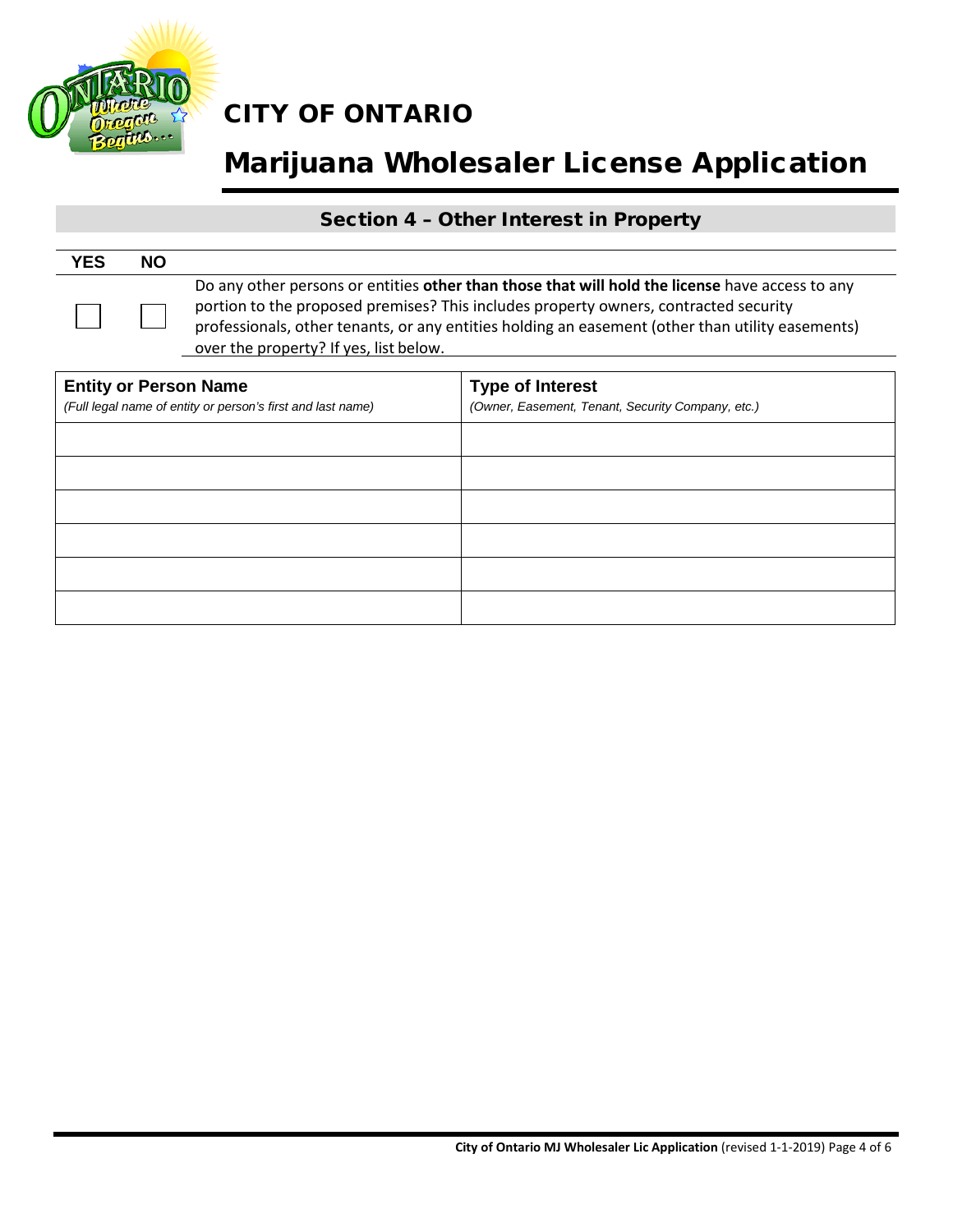

# Marijuana Wholesaler License Application

#### Section 5 – Background Checks

| <b>YES</b> | <b>NO</b> |                                                                                                                                                                                                       |
|------------|-----------|-------------------------------------------------------------------------------------------------------------------------------------------------------------------------------------------------------|
|            |           | Completed application for a criminal background check for the applicant, and all principals, persons<br>with a financial interest, and employees of the proposed marijuana business. (Provide copies) |

#### Section 6 – References

Provide names and contact information for three natural persons who can give an informed account of the business and moral character of the applicant and principals.

| Reference 1 Name: |               |      |  |
|-------------------|---------------|------|--|
| <b>Address:</b>   |               |      |  |
| City:             | State:        | Zip: |  |
| Email:            | <b>Phone:</b> |      |  |

| Reference 2 Name: |               |      |  |
|-------------------|---------------|------|--|
| <b>Address:</b>   |               |      |  |
| City:             | State:        | Zip: |  |
| Email:            | <b>Phone:</b> |      |  |

| <b>Reference 3 Name:</b> |               |      |
|--------------------------|---------------|------|
| <b>Address:</b>          |               |      |
| City:                    | State:        | Zip: |
| Email:                   | <b>Phone:</b> |      |